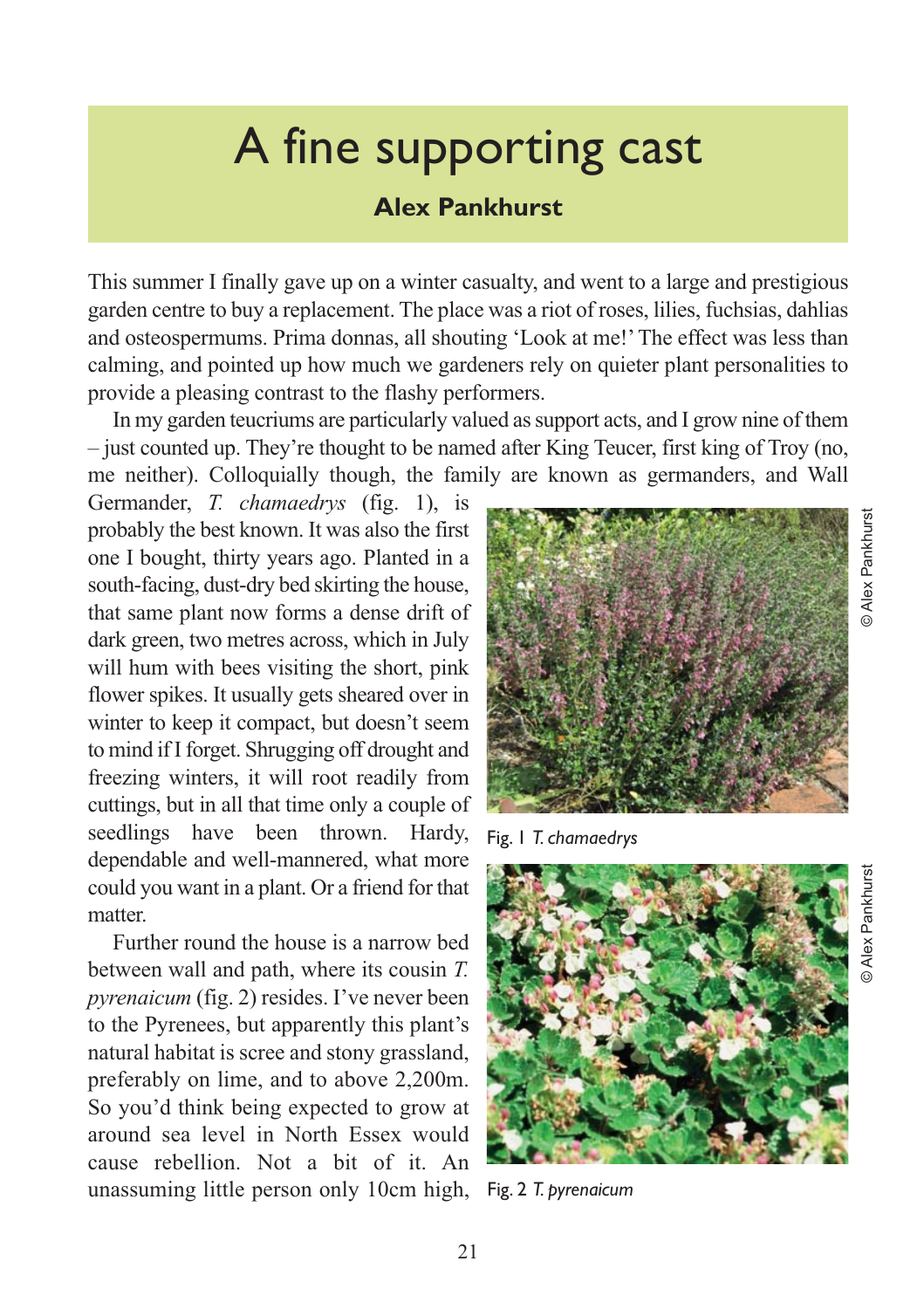

Fig. 3 *T. flavum*





Fig. 4 *T. scorodonia* 'Crispum Marginatum'

the Pyrenean Germander clothes this unpromising space all year, evergreen rosettes topped in June with modest white, lipped flowers touched with mauve. Okay, so no visitor's ever going to stop and exclaim, 'I must have a cutting of that wonderful plant! What is it?' But then again it has no discernible faults, and quietly flourishes without any attention whatever. For an ageing gardener with a lot to do that has definite appeal.

Evergreen *T. flavum* (fig. 3), with gently serrated, shiny leaves, grows to about one metre high and wide. It's not the sort of plant you enthuse about, and certainly in earlier years I'd have dismissed it as irredeemably dull. Thing is though, it's useful – at the foot of a climber; as a fill-in plant between a bossy shrub and more showy perennials; or as a halfway point between border and a 'wild' area. It seems happy to grow in full sun, and also in that most inhospitable of places, dry shade, providing calm, unfussy greenness. But then in late June, oh dear, it flowers! Puts out rangy stalks with untidy, pale yellow

inflorescences that give the plant a scruffy air, in contrast to its previously polished neatness. It's as if a solid, reliable, undemanding companion has gone on a binge, and confided a disreputably troubled life. You just can't wait for it to sober up.

With desperately little rainfall and gravel soil, this garden's dry shade presents the sort of conditions plants must have nightmares about. And woodland plants generally either like a nice, damp, leafy soil, or disappear below ground when the tree canopy develops. The Woodland Germander, *T. scorodonia*, a sub-shrub, does neither, and amazingly still manages to flourish. I grow *T. s*. 'Crispum Marginatum' (fig. 4) in one of my most inhospitable areas, beneath a holly tree, and it never complains. The wavy, mid-green leaves look like suede, but at the edges exuberance breaks through into frills that would delight a can-can dancer. It does flower, but not so's you'd notice – a selfeffacing green, they're hardly worth the name. But I'm just grateful to have something growing where precious little else would.

About ten years ago Mike Tristram, of Binsted Nursery in Sussex, found a greeny-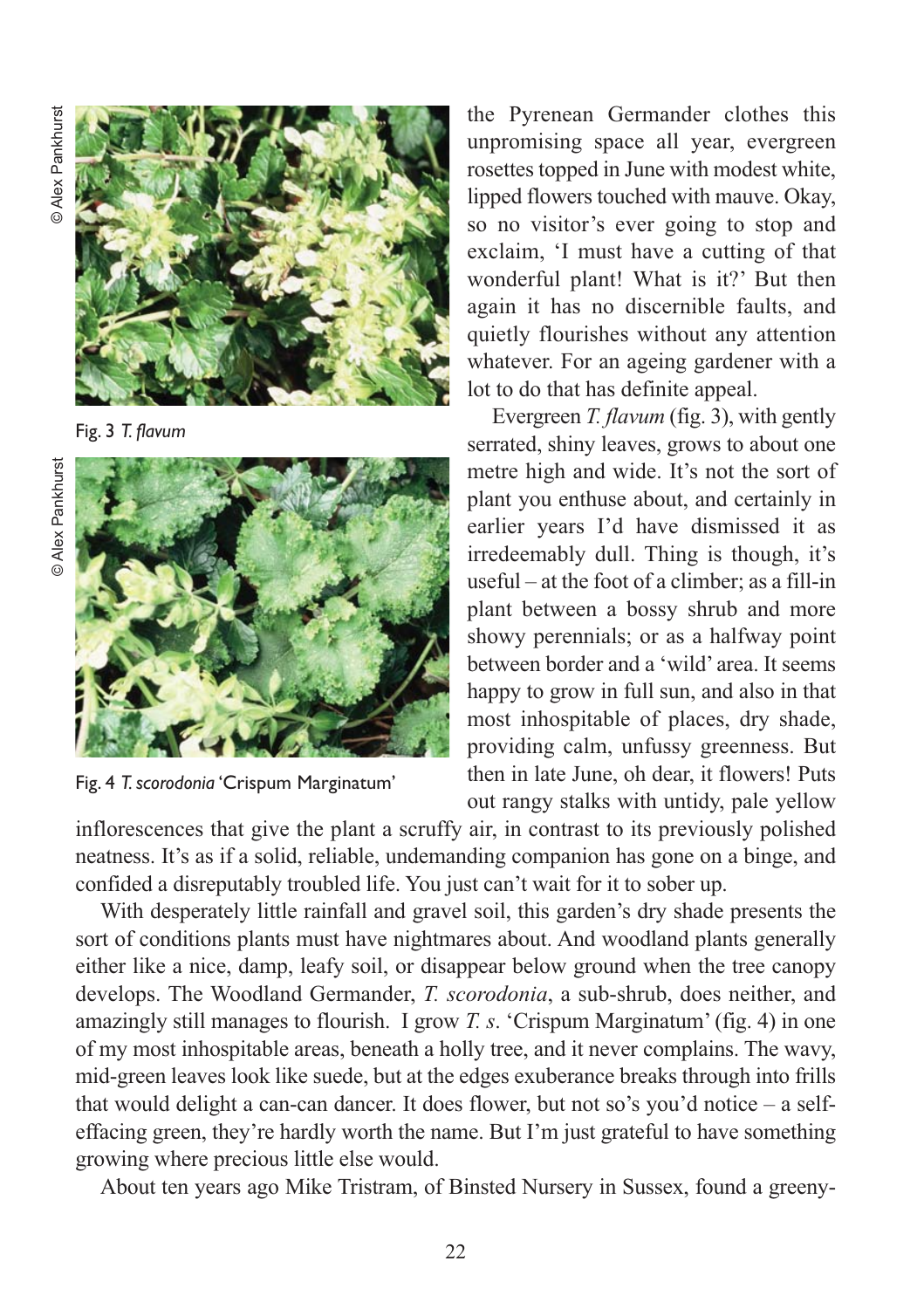yellow form of the Woodland Germander, growing in Slindon sandpits near Binsted, and took a cutting, which he named *T. scorodonia* 'Binsted Gold' (fig. 5). (Even out walking a plantsman is always a plantsman). 'Gold' is flattering it rather, the adult plant is just a limier green than the type, but useful as a drift of interesting foliage between more floriferous plants. It seeds a bit, and about half of them come true – you can tell immediately as the first tiny leaves are bright yellow.

When I started gardening, Graham Thomas's *Perennial Garden Plants* was the hardy-

plant bible, and he mentions only one teucrium, *T. hircanicum* (fig. 6). Apparently introduced in 1763 from Iran, where has it been in the intervening centuries? I saw it for the first time on an HPS garden visit in 2000, snapped it up from the plant stall, and have never regretted the purchase. The thing does seed, admittedly. Quite a lot. But it's easy to snip off the spikes as they go over, and plants that bloom in late July and August, whatever the weather, are owed a bit of tolerance. The flowers are narrow, selfsupporting columns of maroon, decorating difficult places, and this one does cause people to exclaim, 'What is that?' Less so of late, for after two

hundred and fifty years of obscurity, *T. hircanicum* has finally made it into one of the glossy plant catalogues. Horrors, it might even become fashionable.

One day two more cracking plants will surely be promoted to the general public that at the moment only specialist nurseries offer. Scutellarias are relations of the teucriums, both members of the *Salvia* tribe, with lipped flowers. An ineradicable blue one, name long since forgotten, infests a scrubby, shrubby area in my garden, rather putting me off the rest of the family. But a few years ago I paused at the sight of a small, unknown plant in an Easter car-boot sale. The amateur stall holder had grown it from commercial seed, he said, but couldn't remember where he'd got that, or indeed the name. There are those who can't resist stray animals. Me, I'm compelled to take home sad little



Fig. 5 *T. scorodonia* 'Binsted Gold', seedling inset



Fig. 6 *T. hircanicum*